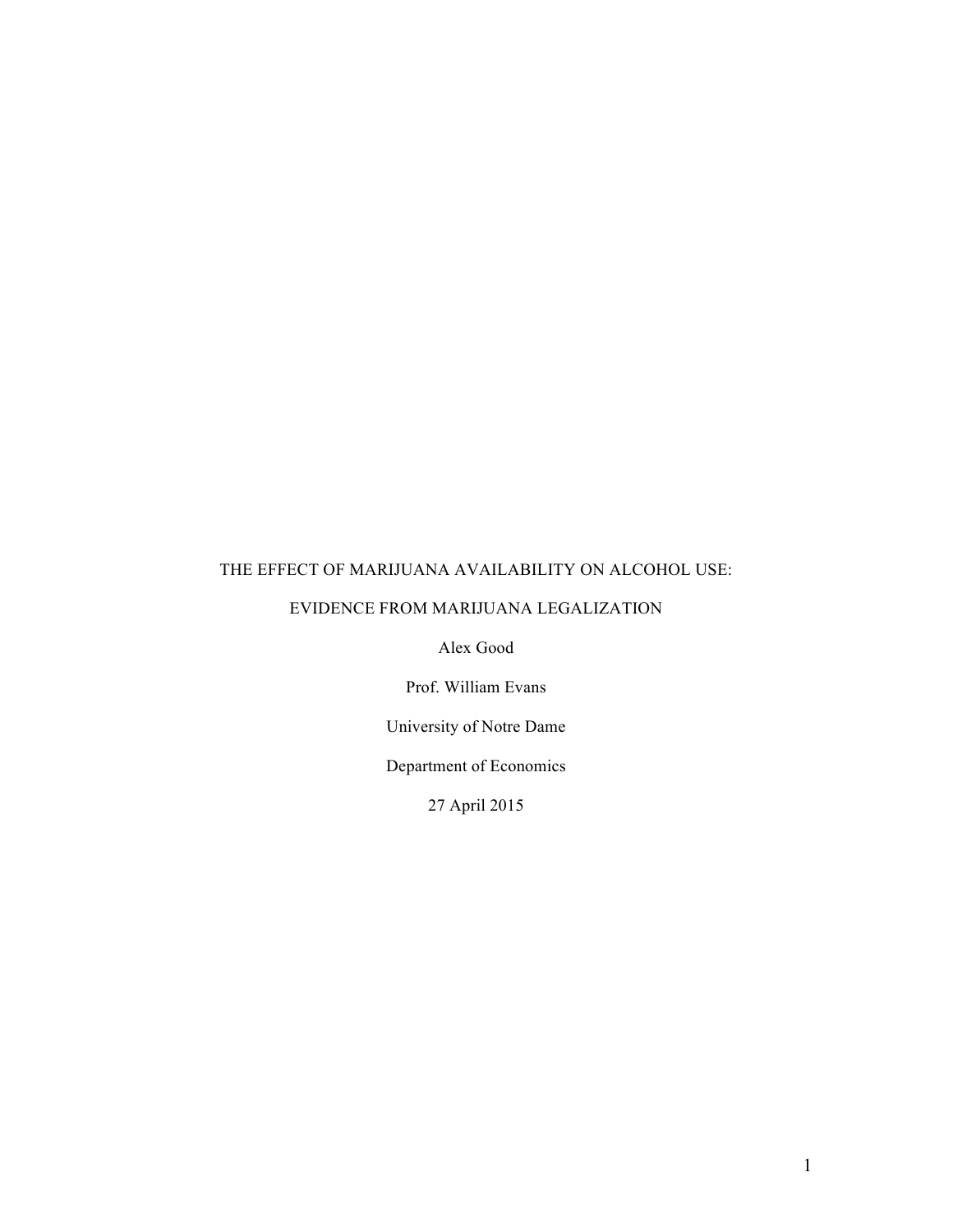#### **Abstract**

This paper analyzes the impact of marijuana legalization in Colorado on alcohol consumption. The empirical analysis is based on a sample of adults ages 18-39 from Colorado, Utah, Arizona, New Mexico, Wyoming, Nebraska, and Kansas over the years 2008-2013. Using data from the Center for Disease Control's Behavior Risk Surveillance Survey, this research finds that there is no statistically significant effect of the legalization of marijuana on alcohol consumption. Therefore, this study can neither confirm nor refute the hypothesis that the two goods are substitutes or complements. Furthermore, this research finds that marijuana legalization has no significant effect on smoking or BMI.

#### **1. Introduction**

The legalization of marijuana has long been a topic of debate in the United States. The most obvious effects of legalization would be increased consumption and availability of marijuana along with higher state tax revenues, but there could be other unintended consequences. For example, legalization could potentially decrease or increase alcohol consumption, depending on whether marijuana and alcohol are substitutes or complements. The legalization of marijuana will greatly increase the supply of the good thereby reducing the price of consumption. If marijuana and alcohol are substitutes, there will be a shift in the demand curve for alcohol and a subsequent reduction in use. In a similar manner, if alcohol and marijuana are complements, we would expect demand for alcohol to increase after legalization.

Prior studies have focused on the relationship between alcohol and marijuana consumption using policies that affect the availability of alcohol, specifically the raising of the minimum drinking age. Most of these studies found that lowering the availability of alcohol led to a subsequent increase in marijuana consumed by adolescents, suggesting that the two goods are substitutes (DiNardo and Lemieux, 1992; Chaloupka and Laixuthai, 1994; Crost and Guerrero, 2012). Other studies show that while availability of alcohol may have been limited by this policy the early use of alcohol encourages adolescents to experiment with marijuana, implying that the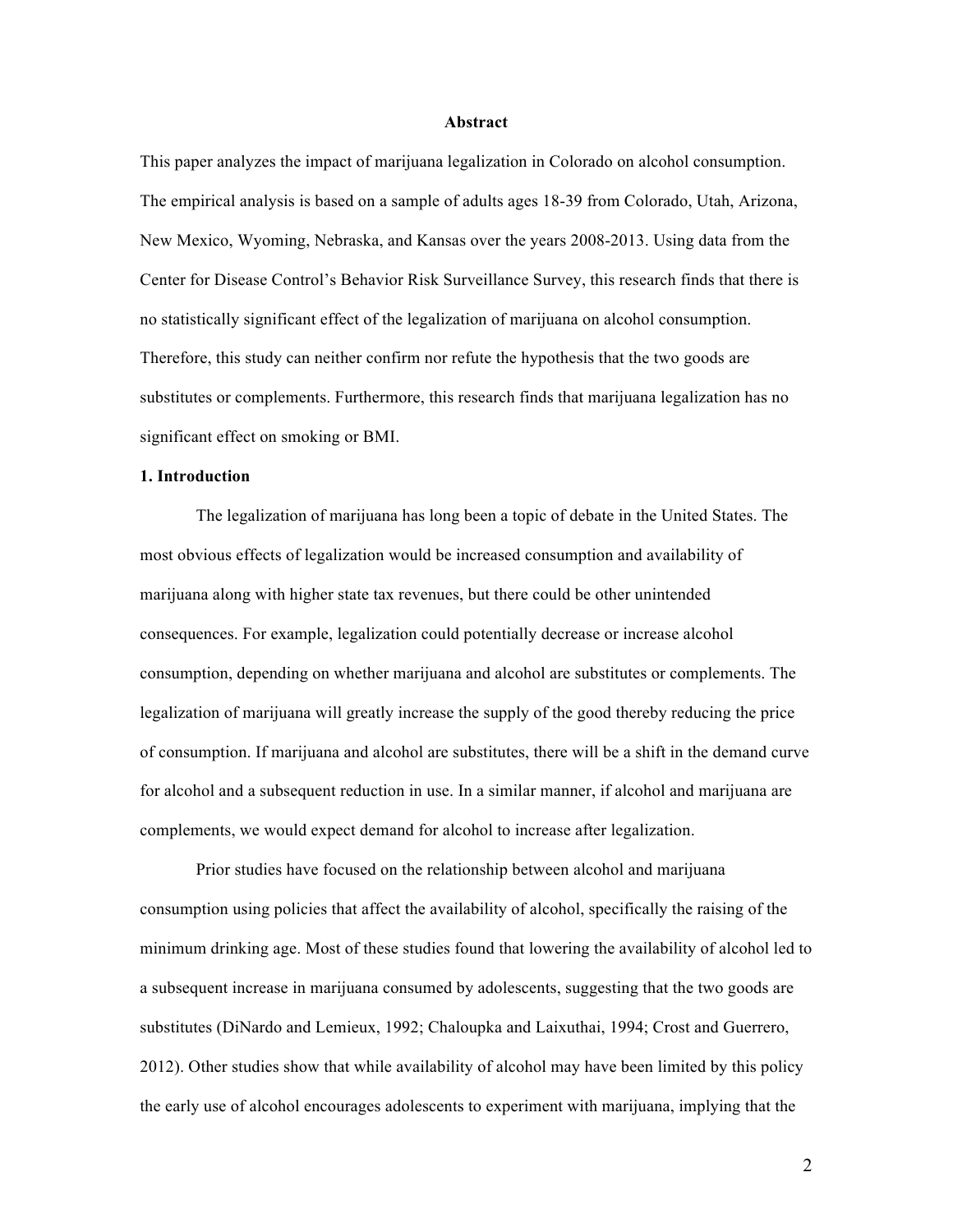two goods are complements (Pacula, 1998). Neither of these relationships has been confirmed through the analysis of individual demand equations for alcohol and marijuana.

In this paper, I examine the joint consumption of marijuana and alcohol. I evaluate the effect of a particular government intervention – the legalization of marijuana in Colorado – on the consumption of both substances in a simple demand theoretic framework. I use the immediate surrounding states that did not legalize marijuana in the three years preceding and the year following legalization as a comparison sample. This legislation creates a "natural experiment" in which I can obtain estimates of the causal effect of the legalization of marijuana on alcohol consumption. Unlike previous studies that examine the effect of the minimum drinking age law on alcohol and marijuana consumption, the legalization of marijuana offers a unique opportunity to explore the same economic question from a different perspective. The data sample for this analysis also covers a wider age group than previous studies, which focus on young adolescents.

Using data from the Center for Disease Control's Behavioral Risk Factor Surveillance System, this study shows that marijuana legalization has no statistically significant effect on alcohol consumption. Therefore, this analysis does not support previous findings that the two goods are either substitutes or complements. Furthermore, marijuana legalization has no statistically significant effect on smoking or BMI. However, due to the timing of this study and the lack of available data, this topic may require further investigation as the effects of the law continue to become clearer.

#### **2. Background**

# *2.1 History of Marijuana Legislation*

Laws regarding the use of both medical and recreational marijuana were previously uniform throughout the United States. Congress effectively criminalized the drug in 1937 with the passage of the Marijuana Tax Act, which restricted possession of the drug to those who paid an excise tax for authorized medical and industrial uses. In 1956 the Narcotics Control Act set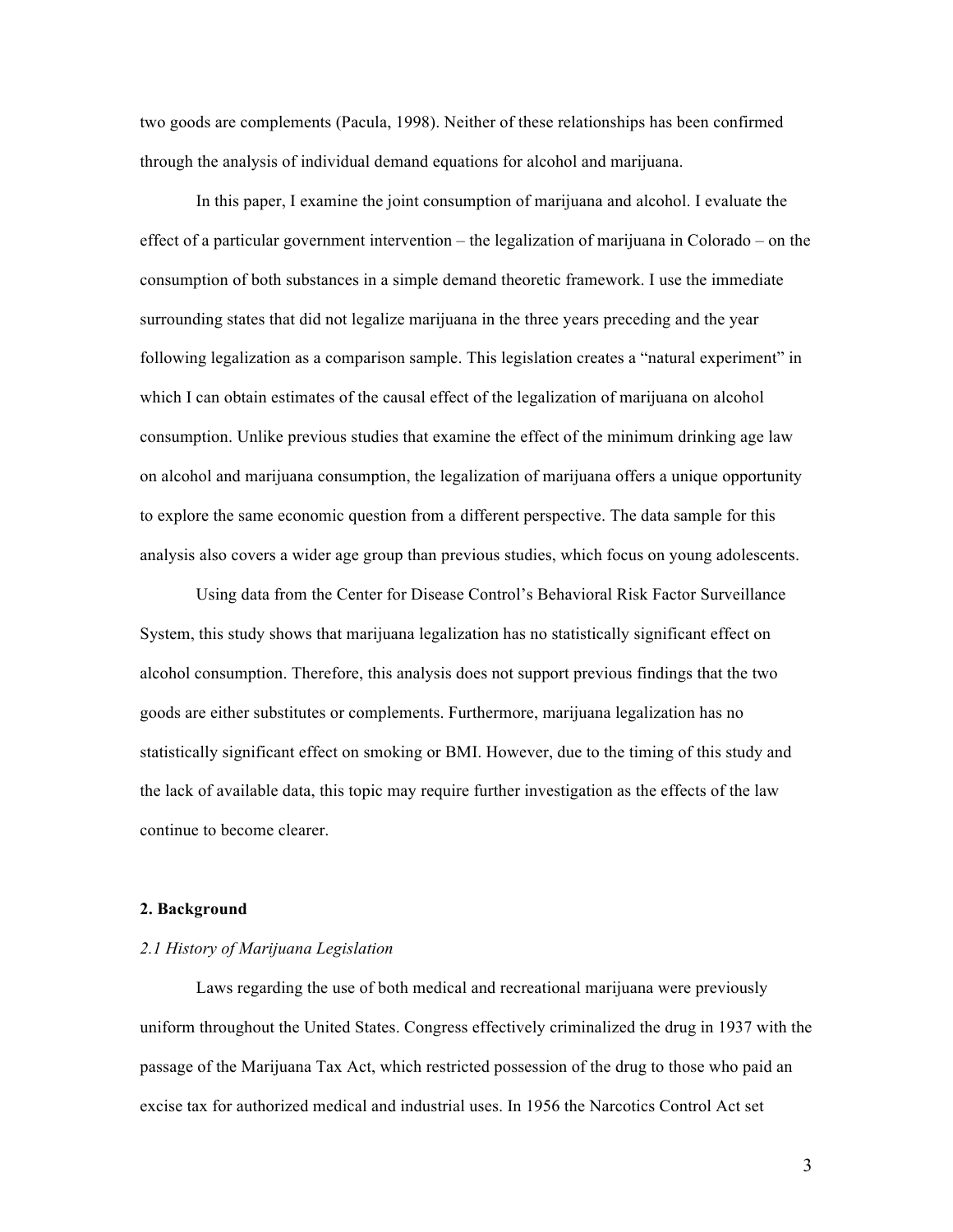mandatory sentences for marijuana-related offenses, but the minimum sentence was repealed in 1970 because it was deemed too harsh. The most recent federal marijuana law was passed in 1986 and resulted in raised federal penalties for possession and dealing. Since then, individual states have taken to passing their own legislation concerning medical marijuana. California was the first state to legalize medical marijuana in 1996, and 22 other states have followed suit since then.

In November 2012, Colorado and Washington became the first states to pass initiatives that effectively legalize marijuana. For the purposes of this study, the focus will be on Colorado and the immediate surrounding states because marijuana was available for sale earlier in Colorado. While marijuana remains illegal at the federal level, the U.S. Department of Justice announced in August 2013 that they "will defer the right to challenge their legalization laws at this time." Under the new law, anyone over the age of 21 can legally purchase one ounce of recreational marijuana per transaction. The law does not place any limits on the amount an individual can possess. While the law went into effect in 2012, marijuana retail outlets were not opened in Colorado until January 1, 2014. Because survey data is only available through 2013, this analysis does not incorporate the delayed opening of marijuana retail outlets.

# *2.2 Prior Research*

There is some research on the link between marijuana and alcohol. DiNardo and Lemieux (1992) were one of the first to examine this relationship. Their study focused on the impact of the increase in the minimum drinking age on the prevalence of alcohol and marijuana use among high school seniors. Using aggregated state data from the Monitoring the Future Survey, they estimated a model for alcohol and marijuana consumption using the minimum legal purchasing age, the average regional price of beer, state decriminalization status, and a price for marijuana when necessary. DiNardo and Lemieux found that the law change caused a slight decrease in the prevalence of alcohol use and a slight increase in marijuana use, effectively concluding that the two are substitutes in consumption.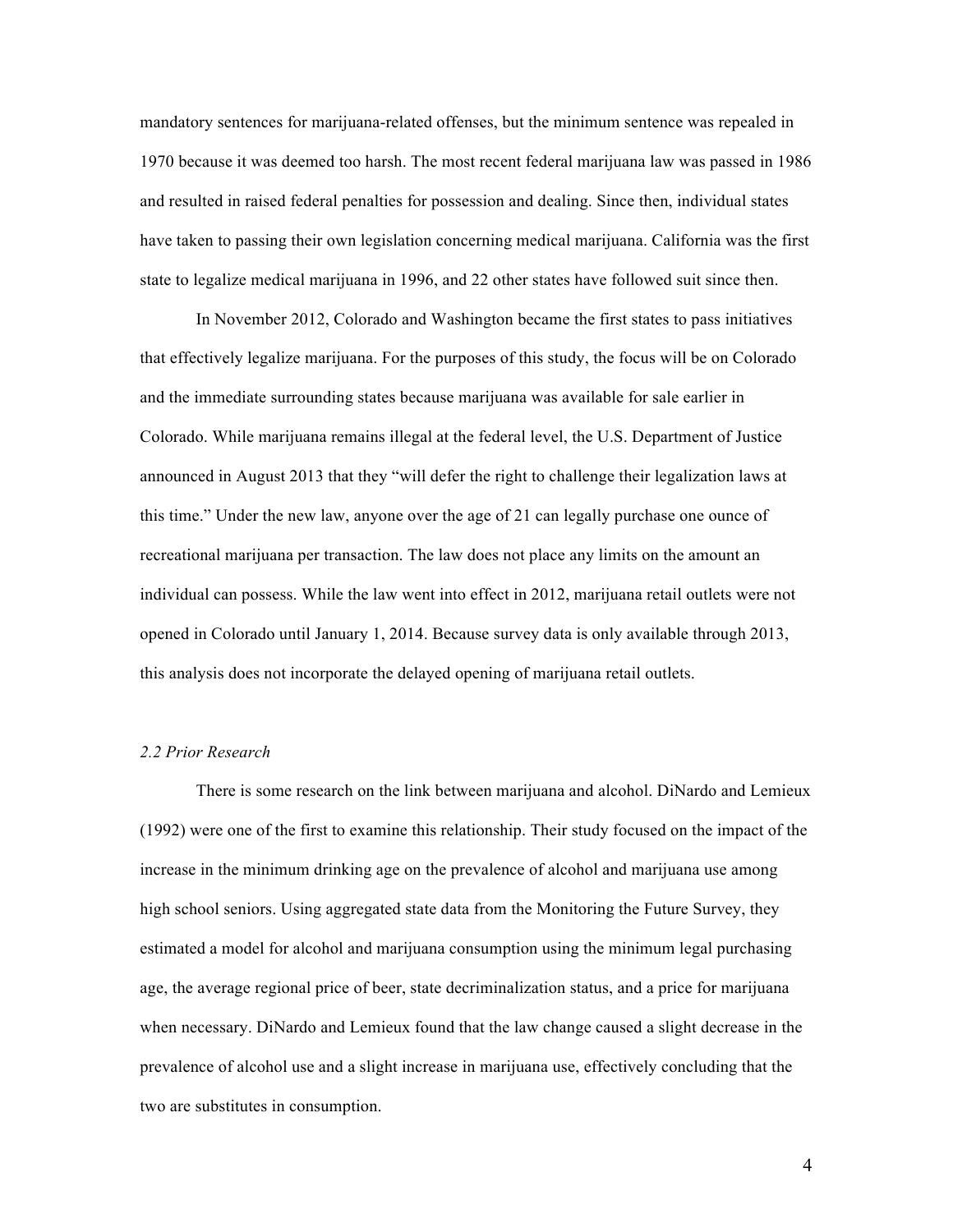Chaloupka and Laixuthai (1994) found similar results in their study on the success of the "War on Drugs." They used data from the same survey as DiNardo and Lemieux to estimate a model of the different frequencies of alcohol use among adolescents. Teenage drinking and adolescent binge drinking were estimated as functions of the price of alcohol, legal drinking ages, and the price of marijuana. The price of marijuana was determined by the presence or absence of decriminalization and data from the DEA. Two different regressions were run using the wholesale price of marijuana and the retail price of marijuana, each returning different results. While Chaloupka and Laixuthai concede that there was clearly measurement error in the marijuana money price data, they found statistically significant results supporting a substitution effect between marijuana and alcohol when they used the wholesale price of marijuana.

Conversely, Pacula (1997) found in her study that alcohol and marijuana were economic complements. She used data from the National Longitudinal Survey of Youth to determine that the federal tax on beer has a negative and significant effect on the demand for both alcohol and marijuana. The major difference between this study and those above is that Pacula estimated an individual level demand equation and includes additional proxies for the price of marijuana and cigarettes. She cites Kandel and Maloff (1983) and Ellickson and Hays (1991) in arguing that early use of alcohol encourages adolescents to experiment with marijuana, further implying that the two are complements.

In a more recent study, Crost and Guerrero (2012) use the increase in the minimum drinking age to examine the impact of increased alcohol availability on marijuana use. They formulate a model using data from the National Survey of Drug Use and Health to determine the probability and use of both alcohol and marijuana and to compare people who have just turned 21 and people about to turn 21. In doing this, they assume that these people are similar in characteristics that determine substance abuse, apart from the ability to legally purchase alcohol. Crost and Guerrero concluded that the consumption of marijuana decreases sharply at age 21 while the consumption of alcohol increases, suggesting that the two are substitutes.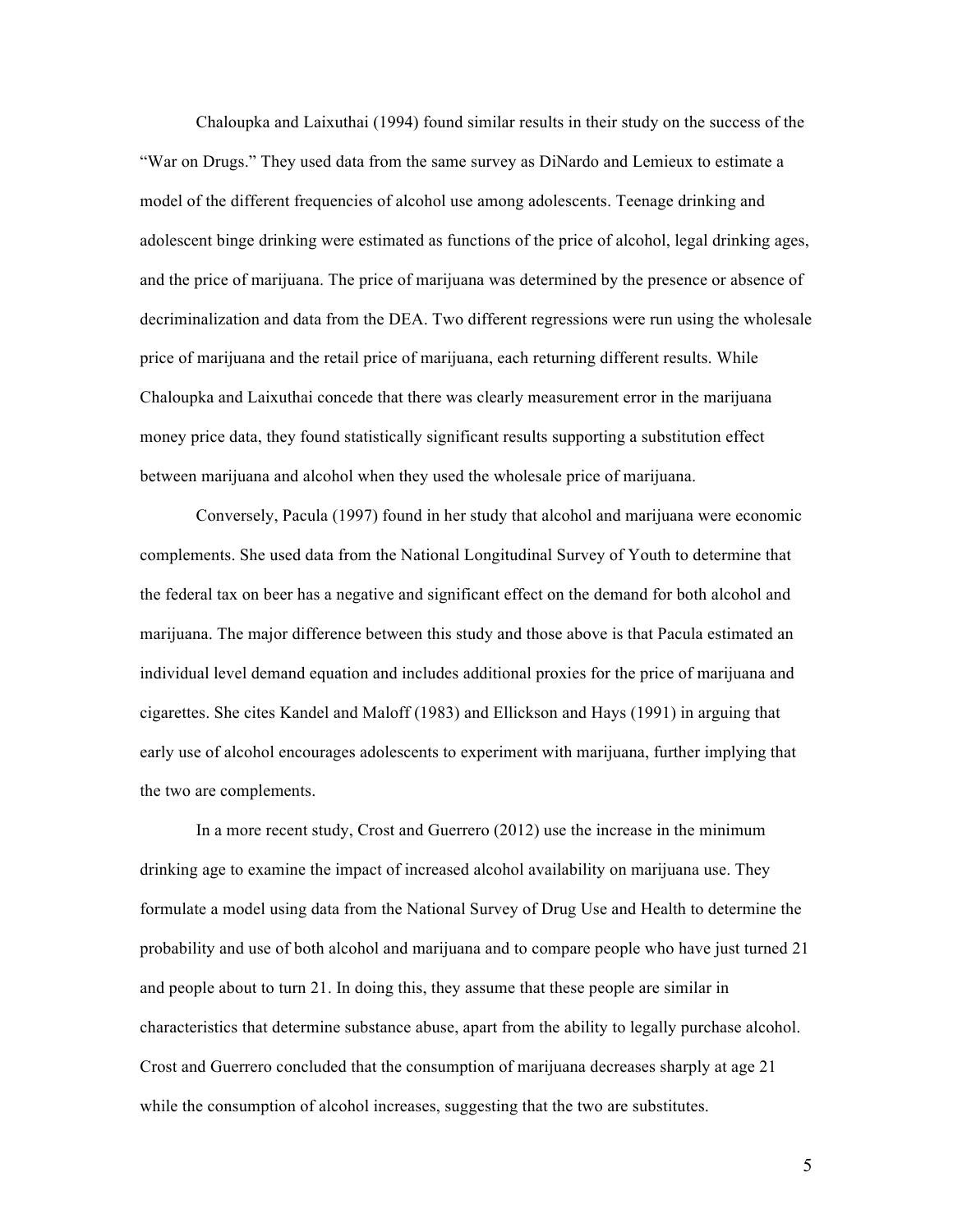#### **3. Data**

The Behavior Risk Factor Surveillance System (BRFSS) is an annual survey conducted by the Center for Disease Control in all 50 states as well as the District of Columbia and three U.S. territories. BRFSS conducts over 400,000 adult telephone interviews each year, gathering data on health-related risk behaviors, chronic health conditions, and use of preventative services. Response rates vary by state but usually range from 30-70%. In recent years BRFSS has expanded the interviews to both landline and cellular phones, thereby increasing the response rate. In response to popular demand, the CDC has also expanded the number and depth of the interview questions.

Due to the extensive nature of the survey, detailed information about individual respondents is available. For the purposes of this study, personal characteristics such as age, sex, race, health status, income, and education are very helpful because they can have an impact on an individual's choice to consume alcohol or marijuana. There are also multiple measures of alcohol use as well as smoking habits, which are of particular importance to this study. Many of these variables are categorical, so dummy variables were created in order to accurately depict their effect. Dummy variables were also created for state and year variables. A treatment variable was also created to account for the effect of a response from Colorado in either 2012 or 2013 (i.e. after marijuana had been legalized in 2012).

Table 1 provides the descriptive statistics for the sample of observations used in this analysis. Approximately 18% of the original sample was lost due to missing data, refusals to answer survey questions, or lack of knowledge regarding the answer to a survey question. The sample was further restricted to individuals between the ages of 18 and 39 living in Colorado, Wyoming, Utah, Kansas, New Mexico, Arizona, Oklahoma, and Nebraska. These states were included because they share a border with Colorado, the treatment state. Of the states in the sample, only Colorado, Arizona, and New Mexico have legalized medical marijuana. Data was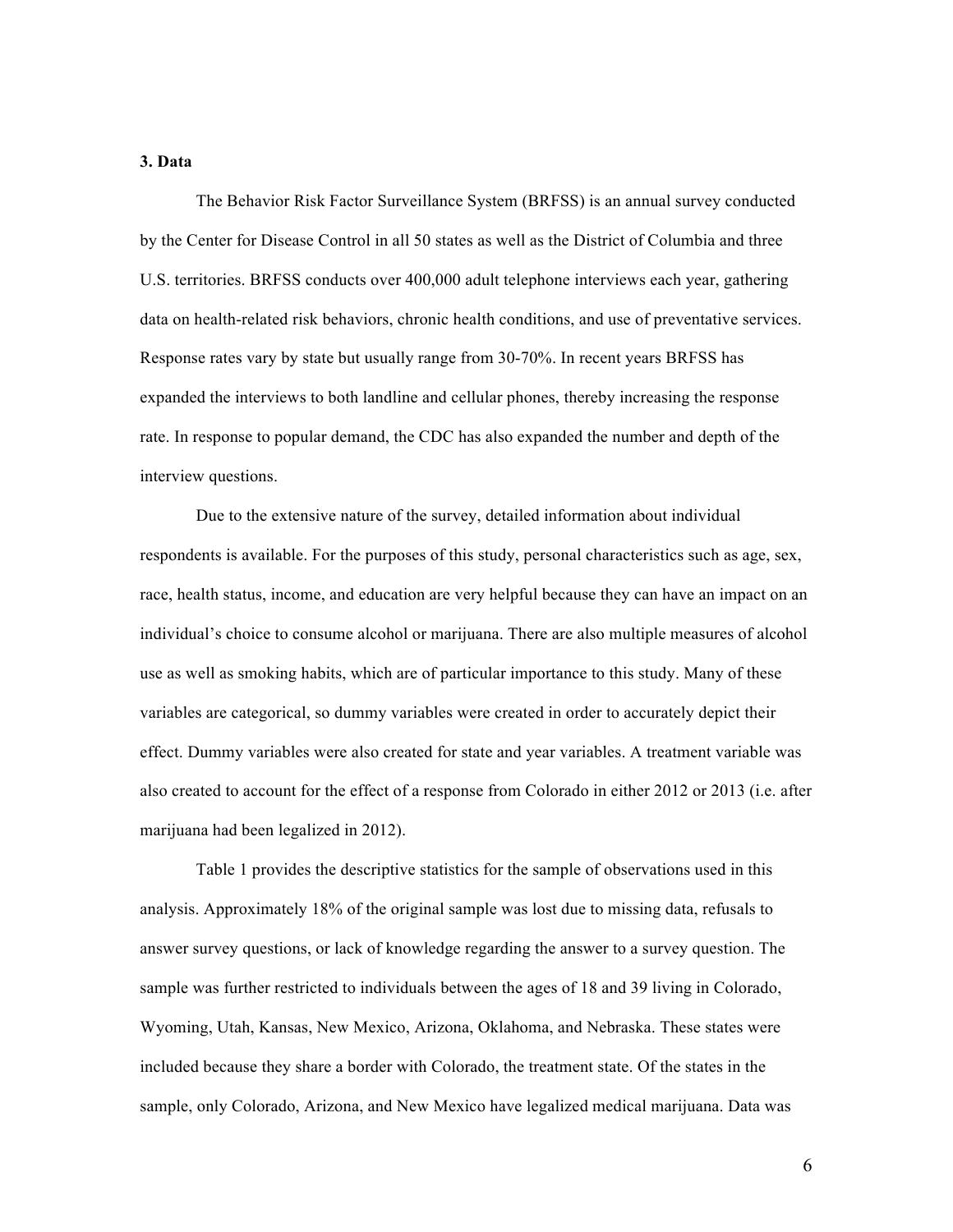| Category                    | Variable           | Description                                                                                                              | Mean     | Standard  |
|-----------------------------|--------------------|--------------------------------------------------------------------------------------------------------------------------|----------|-----------|
|                             |                    |                                                                                                                          |          | deviation |
| Alcohol                     | Alcohol last month | Number of days in last 30<br>days $R$ had at least one<br>drink of any alcoholic<br>beverage                             | 6.682    | 6.804     |
|                             | Average drink      | Average number of drinks<br>consumed on days $R$ drank                                                                   | 2.797    | 2.631     |
|                             | Binge drink        | Number of times in past 30<br>days $R$ had $5$ or more drinks<br>for men or 4 or more drinks<br>for women on an occasion | 1.444    | 3.446     |
|                             | Max drink          | Largest number of drinks $R$<br>consumed on any occasion                                                                 | 4.508    | 4.23      |
| Smoke                       | Smoke              | DV=1 if $R$ ever smoked at<br>least 100 cigarettes (5<br>packs), 0=otherwise                                             | 0.448    | 0.587     |
| <b>State</b>                | Colorado           | $DV = 1$                                                                                                                 | 0.163    | 0.37      |
|                             | Wyoming            | $DV = 1$                                                                                                                 | 0.078    | 0.268     |
|                             | Utah               | $DV = 1$                                                                                                                 | 0.091    | 0.287     |
|                             | Kansas             | $DV = 1$                                                                                                                 | 0.167    | 0.373     |
|                             | New Mexico         | $DV = 1$                                                                                                                 | 0.091    | 0.288     |
|                             | Arizona            | $DV = 1$                                                                                                                 | 0.057    | 0.232     |
|                             | Oklahoma           | $DV = 1$                                                                                                                 | 0.091    | 0.287     |
|                             | Nebraska           | $DV = 1$                                                                                                                 | 0.262    | 0.44      |
|                             |                    |                                                                                                                          |          |           |
| Year                        | 2008               | $DV = 1$                                                                                                                 | 0.176    | 0.381     |
|                             | 2009               | $DV = 1$                                                                                                                 | 0.185    | 0.388     |
|                             | 2010               | $DV = 1$                                                                                                                 | 0.139    | 0.346     |
|                             | 2011               | $DV = 1$                                                                                                                 | 0.269    | 0.443     |
|                             | 2012               | $DV = 1$                                                                                                                 | 0.226    | 0.418     |
|                             | 2013               | $DV = 1$                                                                                                                 | 0.004    | 0.07      |
|                             | After              | $DV = 1$ if response from                                                                                                | 0.231    | 0.422     |
|                             |                    | 2012 or 2013                                                                                                             |          |           |
|                             | <b>LEGAL</b>       | $DV = 1$ if in CO and from<br>2012 or 2013                                                                               | 0.037    | 0.189     |
| Personal<br>characteristics | Male               | $DV = 1$                                                                                                                 | 0.481    | 0.5       |
|                             | Age                | Age of $R$ at interview date                                                                                             | 31.116   | 5.554     |
|                             | Weight             | Weight of $R$ in pounds at                                                                                               | 176.839  | 43.962    |
|                             |                    | interview date                                                                                                           |          |           |
|                             | Height             | Height of $R$ in inches at<br>interview date                                                                             | 68.215   | 4.4       |
|                             | Height squared     | Height squared                                                                                                           | 4672.489 | 603.457   |

**Table 1** Variable definitions and descriptive statistics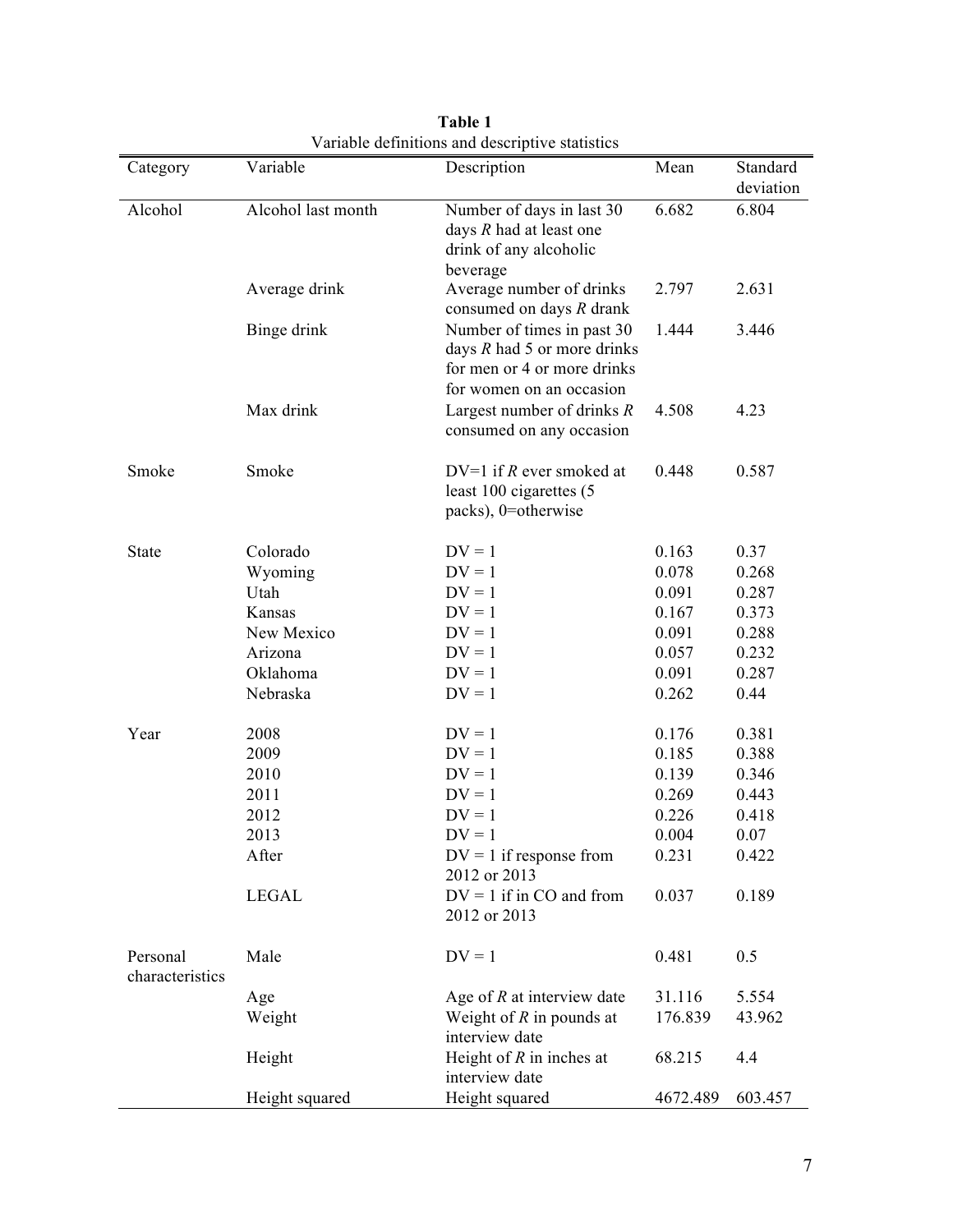| Table 1 (continued) |                             |                           |        |           |  |  |  |  |  |
|---------------------|-----------------------------|---------------------------|--------|-----------|--|--|--|--|--|
| Category            | Variable                    | Description               | Mean   | Standard  |  |  |  |  |  |
|                     |                             |                           |        | deviation |  |  |  |  |  |
| Health              | <b>BMI</b>                  | Weight*703/height squared | 26.606 | 5.705     |  |  |  |  |  |
|                     | Health excellent            | $DV = 1$                  | 0.384  | 0.486     |  |  |  |  |  |
|                     | Health very good            | $DV = 1$                  | 0.361  | 0.480     |  |  |  |  |  |
|                     | Health good                 | $DV = 1$                  | 0.207  | 0.405     |  |  |  |  |  |
|                     | Health fair                 | $DV = 1$                  | 0.042  | 0.201     |  |  |  |  |  |
|                     | Health poor                 | $DV = 1$                  | 0.007  | 0.081     |  |  |  |  |  |
| Income              | Income $\leq$ \$10,000      | $DV = 1$                  | 0.033  | 0.180     |  |  |  |  |  |
|                     | Income \$10,000-\$15,000    | $DV = 1$                  | 0.034  | 0.181     |  |  |  |  |  |
|                     | Income \$15,000-\$20,000    | $DV = 1$                  | 0.059  | 0.235     |  |  |  |  |  |
|                     | Income \$20,000-\$25,000    | $DV = 1$                  | 0.078  | 0.269     |  |  |  |  |  |
|                     | Income \$25,000-\$35,000    | $DV = 1$                  | 0.106  | 0.308     |  |  |  |  |  |
|                     | Income \$35,000-\$50,000    | $DV = 1$                  | 0.16   | 0.367     |  |  |  |  |  |
|                     | Income \$50,000-\$75,000    | $DV = 1$                  | 0.198  | 0.399     |  |  |  |  |  |
|                     | Income $>$ \$75,000         | $DV = 1$                  | 0.331  | 0.471     |  |  |  |  |  |
| Education           | <b>Education</b> none       | $DV = 1$                  | 0.00   | 0.016     |  |  |  |  |  |
|                     | <b>Education elementary</b> | $DV = 1$                  | 0.006  | 0.079     |  |  |  |  |  |
|                     | <b>Education some HS</b>    | $DV = 1$                  | 0.04   | 0.195     |  |  |  |  |  |
|                     | <b>Education HS</b> grad    | $DV = 1$                  | 0.219  | 0.414     |  |  |  |  |  |
|                     | Education some college      | $DV = 1$                  | 0.319  | 0.466     |  |  |  |  |  |
|                     | Education college grad      | $DV = 1$                  | 0.415  | 0.493     |  |  |  |  |  |
| Race                | White                       | $DV = 1$                  | 0.876  | 0.329     |  |  |  |  |  |
|                     | <b>Black</b>                | $DV = 1$                  | 0.032  | 0.175     |  |  |  |  |  |
|                     | Hispanic                    | $DV = 1$                  | 0.132  | 0.474     |  |  |  |  |  |
|                     | Other                       | $DV = 1$                  | 0.092  | 0.3       |  |  |  |  |  |

Sources are the 2008-2013 Center for Disease Control Behavior Risk Surveillance surveys.

only taken from the 2008-2013 surveys. The final sample employed in all regressions consists of 36,976 observations.

The reliability and validity of self-reported data has been previously debated, and the prevalence of errors due to misreporting in the sample is possible. However, the data gathered by BRFSS has been widely used by federal agencies and other CDC divisions and has been deemed suitable for the purposes of this study.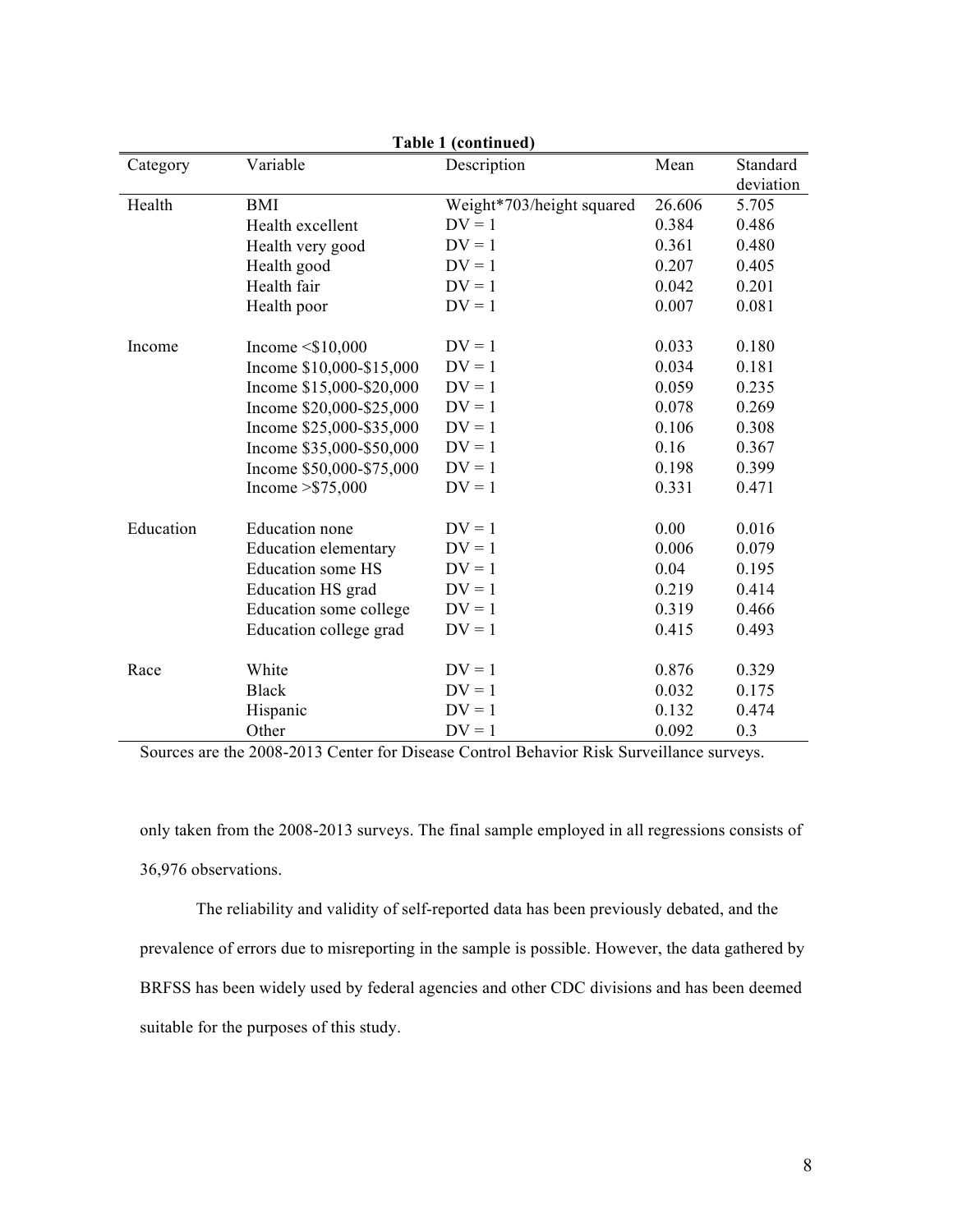# **4. Theoretical Model**

This analysis uses a simple difference-in-difference model in order to determine the effect of marijuana legalization on alcohol consumption. For the purposes of this study, the "intervention" is the passing of the Colorado marijuana legalization initiative in 2012, and the "treatment" group is individuals living in Colorado at the time of the survey. Therefore, the control group is the individuals from all surrounding states included in the sample. By using a difference-in-difference model, this study attempts to determine what would have happened to alcohol consumption in the absence of marijuana legalization. The biggest assumption of the difference-in-difference model is that the time trends in the absence of the intervention are the same in both Colorado and the surrounding states.

The following sections examine the relationship between the legalization of marijuana in Colorado and alcohol consumption among individuals ages 18-39. The empirical analysis is based on the BRFSS survey and relies on four regression models to estimate the overall impact of legalization on alcohol consumption. This is followed by two regression models to estimate the impact of legalization on smoking and BMI respectively. The goal of performing these analyses is to provide evidence that the measured effects of marijuana legalization on alcohol use, smoking, and BMI do not only reflect the endogeneity of state laws regarding marijuana. This is achieved by controlling for year and state effects in each of the regression models.

#### *4.1 Analysis of Effects on Alcohol Consumption*

First I examine the impact of marijuana legalization on alcohol consumption by fitting linear regression models. The following model for individuals consuming alcohol in state *s* at time *t* is considered:

$$
y_{_{ist}} = x_{_{ist}}\beta + LEGAL_{_{st}}\alpha + \mu_{_{s}} + \lambda_{_{t}} + \varepsilon_{_{ist}}
$$

where  $\nu$  is one of four measures of alcohol consumption sampled in state  $\delta$  at time  $\dot{\ell}$  per individual *i*. The measures of alcohol consumption are number of days alcohol was consumed in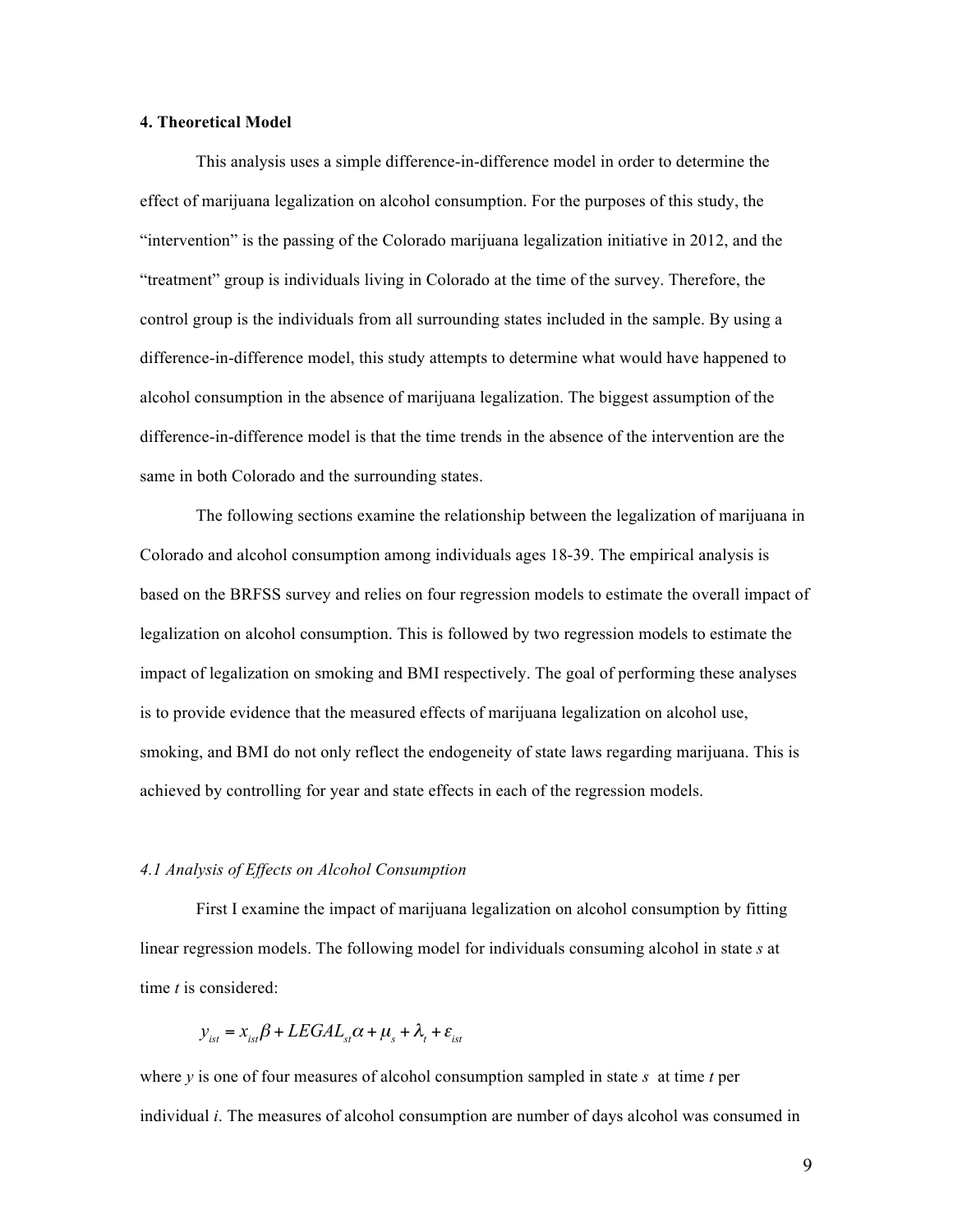the previous month, the average number of drinks in the last month, the number of times in the last month the individual consumed more than 5 drinks for men or 4 drinks for women, and the maximum number of drinks consumed in the last month.  $x_{ist}$  is a vector of individual characteristics and a set of dummies for those personal characteristic variables that were reported categorically. The personal characteristic variables consist of age, sex, and race and there are dummies for health status, income, and education. *LEGAL<sub>st</sub>* equals 1 after 2012 in Colorado and 0 otherwise,  $\mu_s$  is the state effect, and  $\lambda_t$  is the year effect.

# *4.2 Analysis of Effects on Smoking and BMI*

Lastly I examine the impact of the legalization of marijuana on smoking and alcohol consumption by fitting similar linear regression models. The models are the same as above, except that  $Y_{it}$  is either a measure of smoking or a measure of BMI. An individual is considered a smoker if they have ever smoked at least 100 cigarettes (5 packs). The same personal characteristic variables and the same dummy variables used in the previous four regressions on alcohol consumption are present in these two models as well. Cigarettes and marijuana may be substitutes in consumption and marijuana may affect BMI if legalization causes an increase in unhealthy diet habits. Therefore, both of these outcomes have the potential to be affected by the legalization of marijuana.

# **5. Results**

#### *5.1 Analysis of Effects on Alcohol Consumption*

I first computed the annual means for each of measure of alcohol consumption in both the treatment and control groups. The trends across the time period covered in the sample can be seen in Figure 1. In all control states, all measures of alcohol consumption increase from 2008 to 2011 and then decrease in recent years. Colorado essentially follows the same trends with the exception of max drink, which shows an increase in recent years. In all years, individuals living in Colorado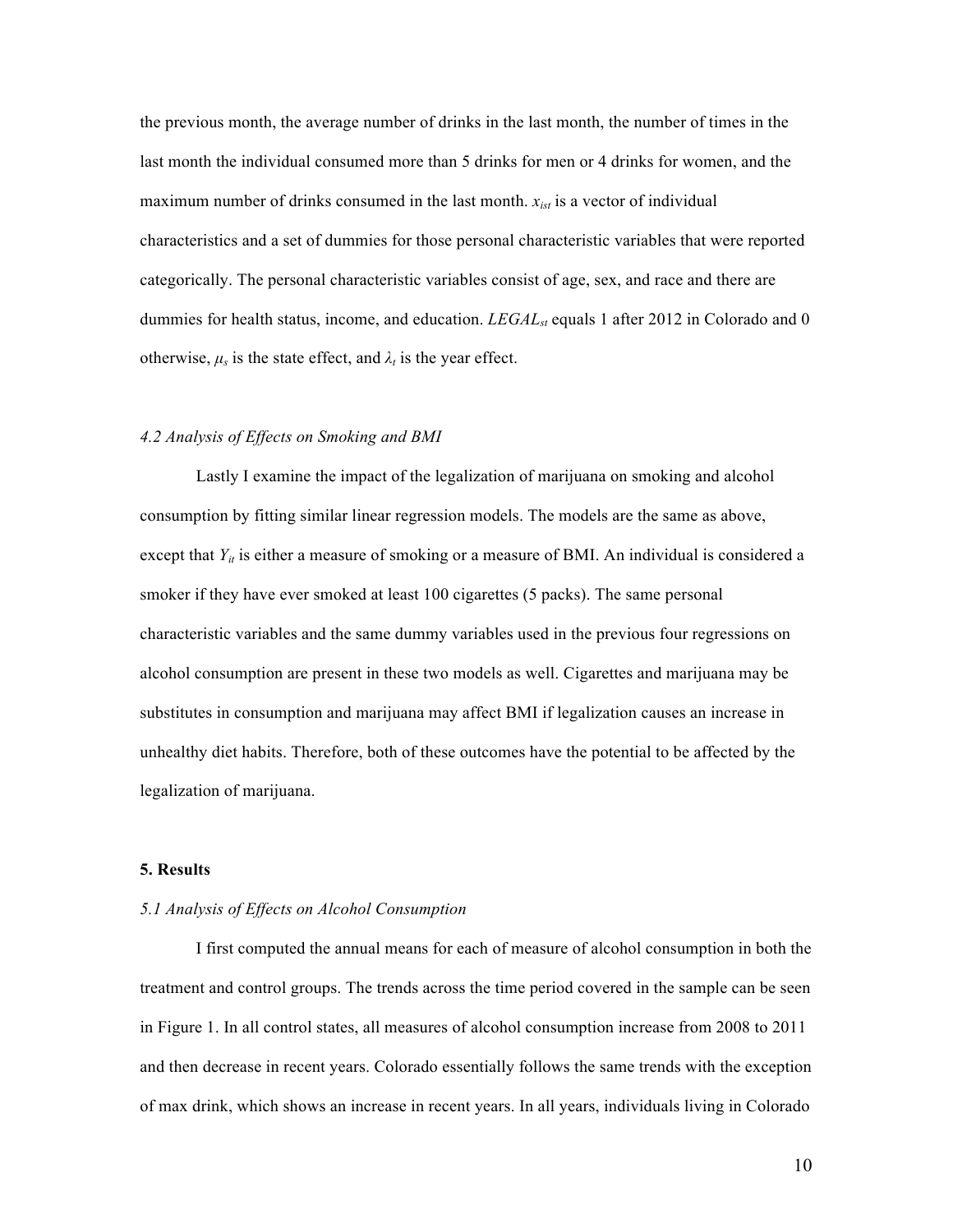

Means for Measures of Alcohol Consumption Overlaid regressions use regression discontinuity at 2012. Data sourced from 2008-2013 BRFSS surveys.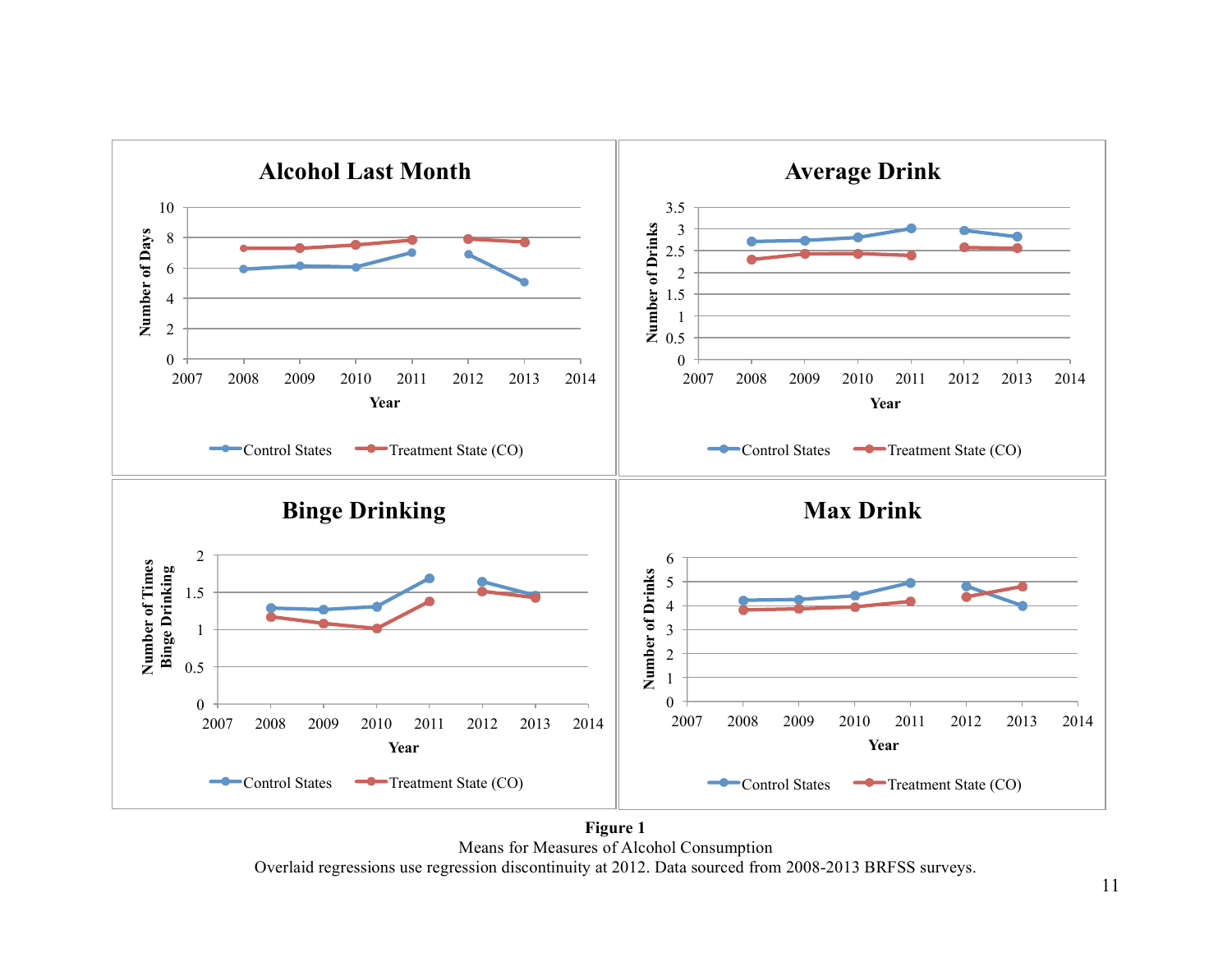are consuming smaller quantities of alcohol, but the data shows that they are drinking more frequently than those living in surrounding states. As the graphs show, the legalization of marijuana has almost no effect on alcohol consumption. Between 2011 and 2012 there is very little change, if any, across all variables. There are larger relative changes between 2012 and 2013 for each measure of consumption, indicating that the effects of legalization are starting to become more apparent.

The estimated effect of the Colorado marijuana legalization on the four measures of alcohol consumption is reported in Table 2. The treatment variable has a small positive effect on all the measures except for alcohol last month, indicating that the legalization of marijuana may cause an increase in the quantity of alcohol consumed, but may cause a decrease in the frequency of consumption. None of these effects are statistically significant at the 5% or even the 10% level, so the results of this study do not support or refute the hypothesis that alcohol and marijuana are substitutes or complements. However, marijuana was not available for sale in retail outlets until the beginning of 2014. Because it had not been released at the time of the study, the 2014 BRFSS survey was not included in the sample. In reality, this analysis only examines the effect of the legalization of possession of marijuana, and not necessarily the increased availability of marijuana. While making possession legal will increase consumption, this change likely will not have an immediate effect on the availability of marijuana. Wider access to marijuana is what will drive future consumption. Therefore further investigation would be necessary in order to determine the true effect of marijuana legalization on alcohol consumption.

Other variables had statistically significant effects on the measures of alcohol consumption. The two lowest levels of income significantly influenced all measures of alcohol consumption, but the effect varies across measures. Lower income levels have the largest positive effect on all measures except alcohol last month, where the lowest income levels have the largest negative effect of all measures of consumption. In other words, poorer people are drinking more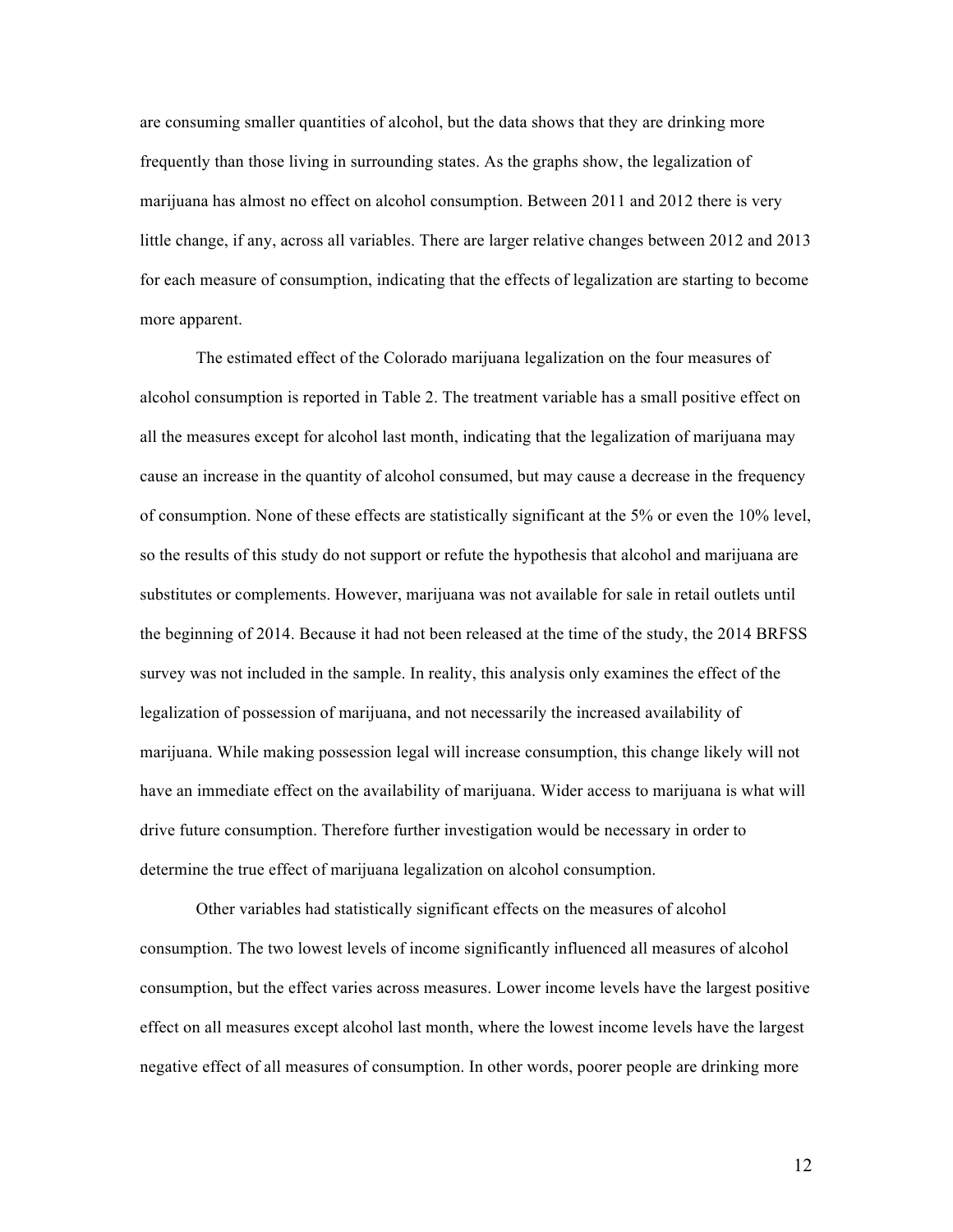| Variable                 | Alcohol last month |        | Average drink |             |        | Binge drink |             |        | Max drink |             |       |          |
|--------------------------|--------------------|--------|---------------|-------------|--------|-------------|-------------|--------|-----------|-------------|-------|----------|
|                          | Coefficient        |        | Standard      | Coefficient |        | Standard    | Coefficient |        | Standard  | Coefficient |       | Standard |
|                          |                    |        | error         |             |        | error       |             |        | error     |             |       | error    |
| Colorado                 | 1.128              | $***$  | 0.121         | $-0.480$    | $***$  | 0.046       | $-0.262$    | $***$  | 0.061     | $-0.820$    | $***$ | 0.072    |
| Wyoming                  | 0.451              | $***$  | 0.141         | $-0.299$    | $***$  | 0.053       | $-0.174$    | $***$  | 0.072     | $-0.595$    | $***$ | 0.084    |
| Utah                     | 0.674              | $***$  | 0.133         | $-0.190$    | $***$  | 0.050       | $-0.091$    |        | 0.068     | $-0.378$    | $***$ | 0.079    |
| Kansas                   | $-0.198$           | $\ast$ | 0.108         | $-0.260$    | $***$  | 0.041       | $-0.254$    | $***$  | 0.055     | $-0.721$    | $***$ | 0.064    |
| New Mexico               | 0.453              | $***$  | 0.137         | $-0.295$    | $***$  | 0.052       | $-0.250$    | $***$  | 0.070     | $-0.826$    | $***$ | 0.081    |
| Arizona                  | 0.729              | $***$  | 0.160         | $-0.135$    | $***$  | 0.060       | $-0.011$    |        | 0.082     | $-0.464$    | $***$ | 0.095    |
| Oklahoma                 | $-0.522$           | $***$  | 0.135         | $-0.271$    | $***$  | 0.051       | $-0.298$    | $***$  | 0.069     | $-0.730$    | $***$ | 0.080    |
| 2008                     | 0.015              |        | 0.508         | $-0.212$    |        | 0.192       | $-0.334$    |        | 0.259     | $-0.410$    |       | 0.301    |
| 2009                     | 0.206              |        | 0.507         | $-0.137$    |        | 0.192       | $-0.327$    |        | 0.258     | $-0.279$    |       | 0.301    |
| 2010                     | 0.128              |        | 0.509         | $-0.115$    |        | 0.192       | $-0.348$    |        | 0.259     | $-0.227$    |       | 0.302    |
| 2011                     | 1.014              | $***$  | 0.506         | $-0.095$    |        | 0.191       | $-0.092$    |        | 0.257     | $-0.010$    |       | 0.300    |
| 2012                     | 0.732              |        | 0.500         | $-0.010$    |        | 0.189       | 0.011       |        | 0.254     | 0.001       |       | 0.296    |
| Age                      | 0.012              | $\ast$ | 0.007         | $-0.040$    | $***$  | 0.003       | $-0.035$    | $***$  | 0.003     | $-0.097$    | $***$ | 0.004    |
| <b>Sex</b>               | 2.785              | $***$  | 0.070         | 1.044       | $***$  | 0.026       | 1.053       | $***$  | 0.036     | 2.498       | $***$ | 0.041    |
| White                    | 1.191              | $***$  | 0.125         | $-0.316$    | $***$  | 0.047       | 0.236       | $***$  | 0.064     | 0.039       |       | 0.074    |
| <b>Black</b>             | 0.577              | $***$  | 0.222         | $-0.628$    | $***$  | 0.084       | $-0.162$    |        | 0.113     | $-0.880$    | $***$ | 0.132    |
| Hispanic                 | $-0.499$           | $***$  | 0.079         | $-0.014$    |        | 0.030       | $-0.113$    | $***$  | 0.040     | $-0.115$    | $***$ | 0.047    |
| Health excellent         | 0.092              |        | 0.433         | $-0.640$    | $***$  | 0.163       | $-1.082$    | $***$  | 0.221     | $-0.706$    | $***$ | 0.257    |
| Health very good         | $-0.084$           |        | 0.430         | $-0.538$    | $***$  | 0.162       | $-0.948$    | $***$  | 0.219     | $-0.565$    | $***$ | 0.255    |
| Health good              | $-0.184$           |        | 0.432         | $-0.387$    | $***$  | 0.163       | $-0.785$    | $***$  | 0.220     | $-0.367$    |       | 0.256    |
| Health fair              | $-0.167$           |        | 0.455         | $-0.072$    |        | 0.172       | $-0.420$    | $\ast$ | 0.232     | 0.080       |       | 0.270    |
| Income $\leq$ \$10,000   | $-0.469$           | $***$  | 0.207         | 0.495       | $***$  | 0.078       | 0.430       | $***$  | 0.106     | 0.456       | $***$ | 0.123    |
| Income \$10,000-\$15,000 | $-0.559$           | $***$  | 0.205         | 0.291       | $***$  | 0.077       | 0.226       | $***$  | 0.104     | 0.241       | $***$ | 0.122    |
| Income \$15,000-\$20,000 | $-0.388$           | $***$  | 0.164         | 0.169       | $***$  | 0.062       | 0.145       | $\ast$ | 0.084     | 0.105       |       | 0.098    |
| Income \$20,000-\$25,000 | $-0.479$           | $***$  | 0.146         | 0.188       | $***$  | 0.055       | 0.193       | $***$  | 0.074     | 0.060       |       | 0.086    |
| Income \$25,000-\$35,000 | $-0.246$           | $\ast$ | 0.128         | 0.188       | $***$  | 0.048       | 0.167       | $***$  | 0.065     | 0.041       |       | 0.076    |
| Income \$35,000-\$50,000 | $-0.233$           | $***$  | 0.108         | 0.069       | $\ast$ | 0.041       | 0.017       |        | 0.055     | $-0.048$    |       | 0.064    |

**Table 2** Coefficient estimates from OLS regressions – Alcohol Consumption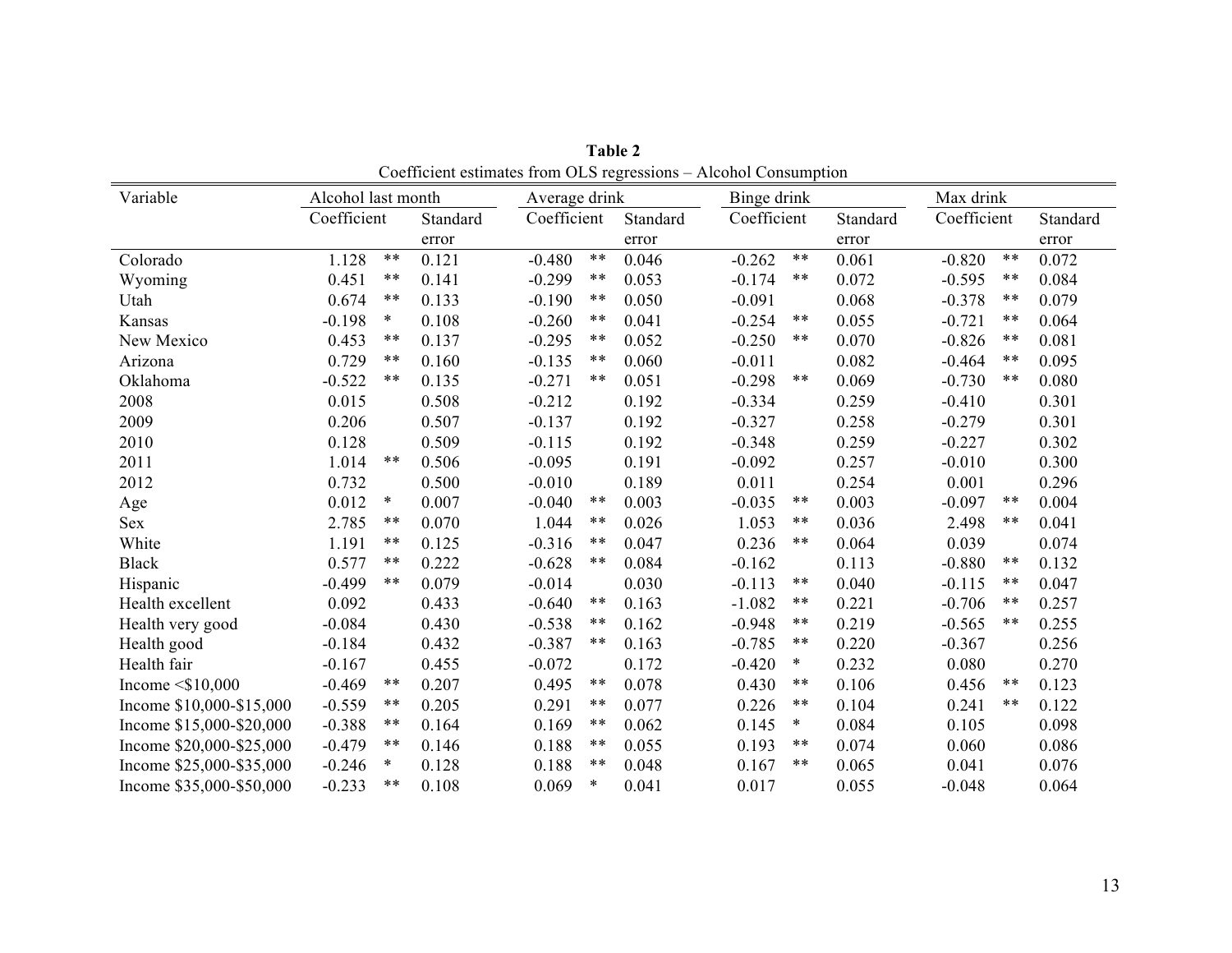| Income \$50,000-\$75,000 | $-0.314$ | **    | 0.099 | $-0.007$ |       | 0.037 | 0.015 |    | 0.050 | $-0.045$ |       | 0.059 |
|--------------------------|----------|-------|-------|----------|-------|-------|-------|----|-------|----------|-------|-------|
| Education none           | 4.421    | **    | 2.202 | $-0.533$ |       | 0.832 | 3.144 | ** | 1.122 | 0.498    |       | 1.307 |
| Education elementary     | $-1.601$ | **    | 0.445 | 0.784    | $***$ | 0.168 | 0.067 |    | 0.227 | 0.430    |       | 0.264 |
| Education some HS        | $-0.537$ | **    | 0.191 | 351      | **    | 0.072 | .043  | ** | 0.097 | .392     | **    | 0.113 |
| Education HS grad        | $-0.496$ | $***$ | 0.099 | 0.805    | $***$ | 0.037 | 0.608 | ** | 0.050 | 0.885    | $***$ | 0.059 |
| Education some college   | $-0.589$ | **    | 0.085 | 0.444    | $***$ | 0.032 | 0.300 | ** | 0.043 | 0.386    | **    | 0.050 |
| LEGAL                    | $-0.048$ |       | 0.223 | 0.021    |       | 0.084 | 0.060 |    | 0.113 | 0.075    |       | 0.132 |
| Constant                 | 3.767    | **    | 0.722 | 4.242    | **    | 0.273 | 2.777 | ** | 0.368 | 7.139    | **    | 0.428 |
| $R^2$                    | 0.060    |       |       | 0.104    |       |       | 0.050 |    |       | 0.144    |       |       |

Sources are the 2008-2013 Center for Disease Control Behavior Risk Surveillance surveys. All regressions include 36,976 observations.

Omitted variables are: sex (female), race (other), income >\$75,000, and education college.

\*\*Indicates statistical significance at 5% confidence level

\*Indicates statistical significance at 10% confidence level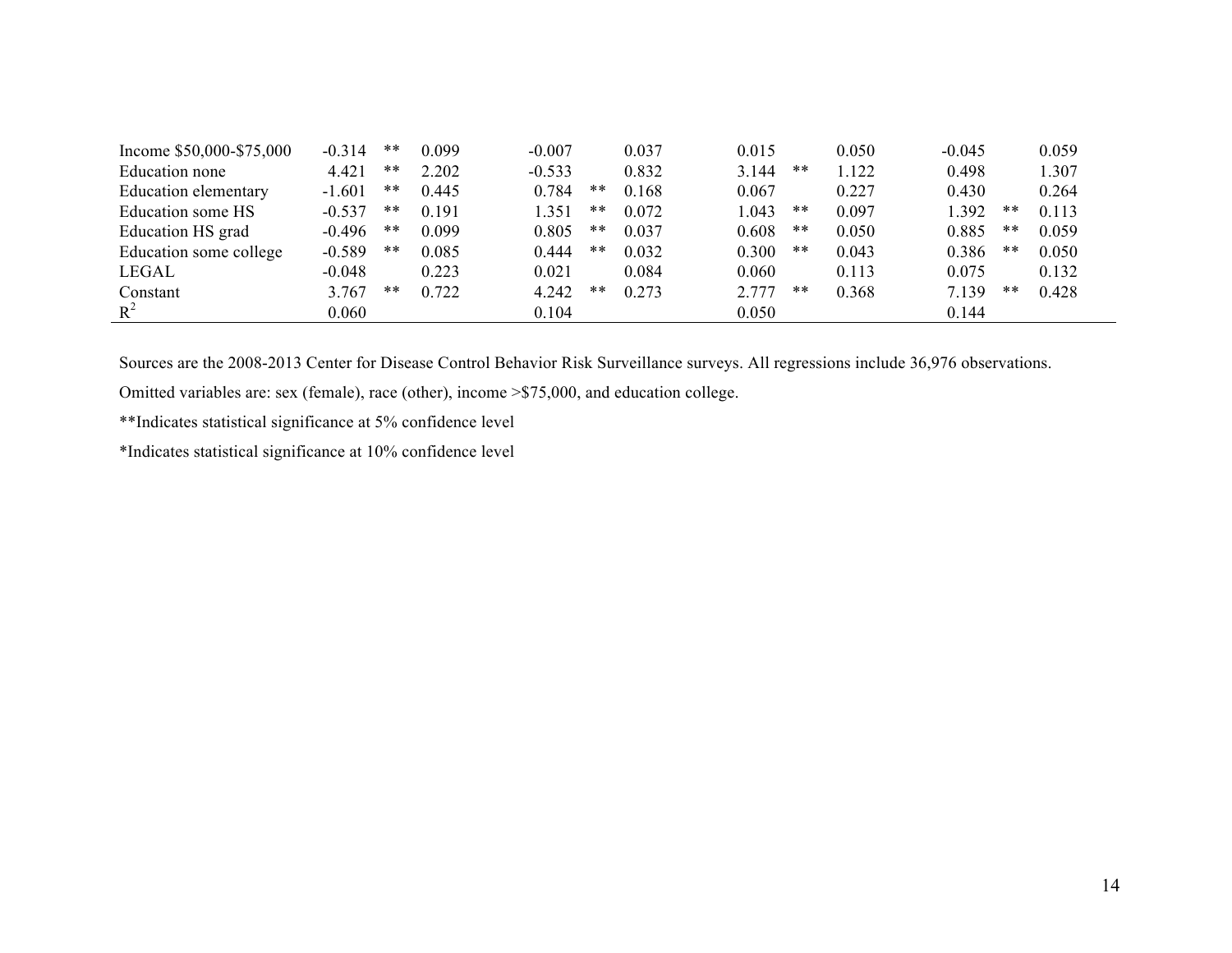on each occasion and binge drinking more often, but they drink the fewest number of times per month. Because of their low income, these individuals may not have the opportunity to drink nearly as often, but when they do they appear to drink more than their richer counterparts. Education had much more scattered results, but generally people who dropped out of high school tended to drink the most. Health status also had some significant effects: across all alcohol measures, those who reported being healthier tended to drink less in both quantity and frequency. This could be due to reverse causation: healthier people may choose to drink less, but they may be healthier because they are drinking less.

Age had a similar effect on alcohol consumption compared to income. As people grew older, they tended to consume less alcohol but drank more frequently. Young people are therefore similar to poor people in that they may not be able to drink nearly as often, but they tend to consume larger quantities of alcohol on any given occasion. Race had various effects: Hispanics had negative effects for all measures and blacks showed negative effects for all but alcohol last month. On the other hand, whites showed positive effects for all but average drink. Being male had a positive and statistically significant effect on all measures of alcohol consumption.

While the year effects were rarely statistically significant, living in Colorado had statistically significant effects on all measures of consumption. On average, Coloradans drank more frequently than those in the surrounding states, but they drank less in quantity. Colorado is surrounded by some very religious states such as Utah, where frequent drinking is not as prevalent. Therefore, restricting the sample to bordering states could have caused an upward bias on this variable. Colorado is also known for its craft breweries and consistently ranks in the top 15 states in the nation for number of citizens who reported binge drinking in the past month, which could also explain the results.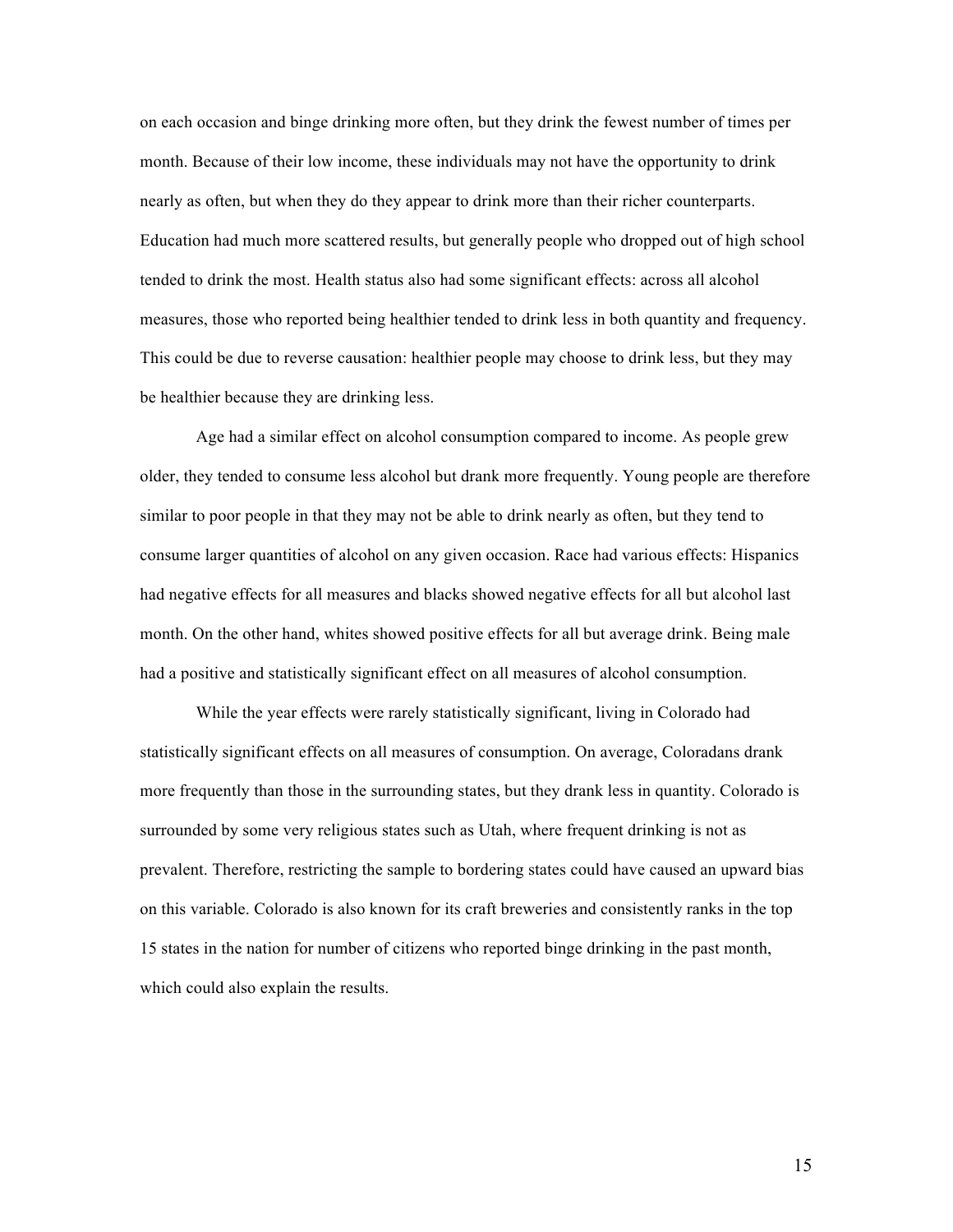# *5.2 Analysis of Effects on Smoking and BMI*

The estimated effect of the Colorado marijuana legalization on smoking and BMI is reported in Table 3. Similar to the measures of alcohol consumption, the coefficients for the treatment variable were statistically insignificant for both smoking and BMI at both the 5% level and the 10% level. While insignificant, legalization had a slight negative effect on smoking and a slightly positive effect on BMI. This could indicate that increased consumption of marijuana caused a decrease in cigarette smoking, effectively making these two goods substitutes. Additionally, increased marijuana consumption could cause an increase in unhealthy eating which in turn could lead to higher BMIs. Because these results are statistically insignificant, additional research would be necessary to determine the effect of increased availability of marijuana on smoking and BMI.

The effects of other variables on smoking and BMI varied in statistical significance and magnitude. All levels of income had a statistically significant and positive effect on both smoking and BMI. The coefficients on smoking predictably declined as income rose, but BMI varied. All levels of education had statistically significant and positive effects on smoking, but these effects became smaller as education level rose. Individuals with less education may not be fully aware of the dangers of smoking and therefore may be more likely to smoke. Health status also had statistically significant and negative effects on smoking and BMI, which is not surprising.

Age had a very small but statistically significant positive effect on smoking and a slightly larger positive effect on BMI. As people age they tend to lose muscle mass and therefore BMI will rise, so these results make sense. Being male returned similar results as well, and predictably males tend to have higher BMIs. Race had mixed effects once again, but all were statistically significant. Being white increased the chances of smoking, but had a negative effect on BMI. The opposite was true for blacks and Hispanics; while being less likely to smoke, their BMIs were higher.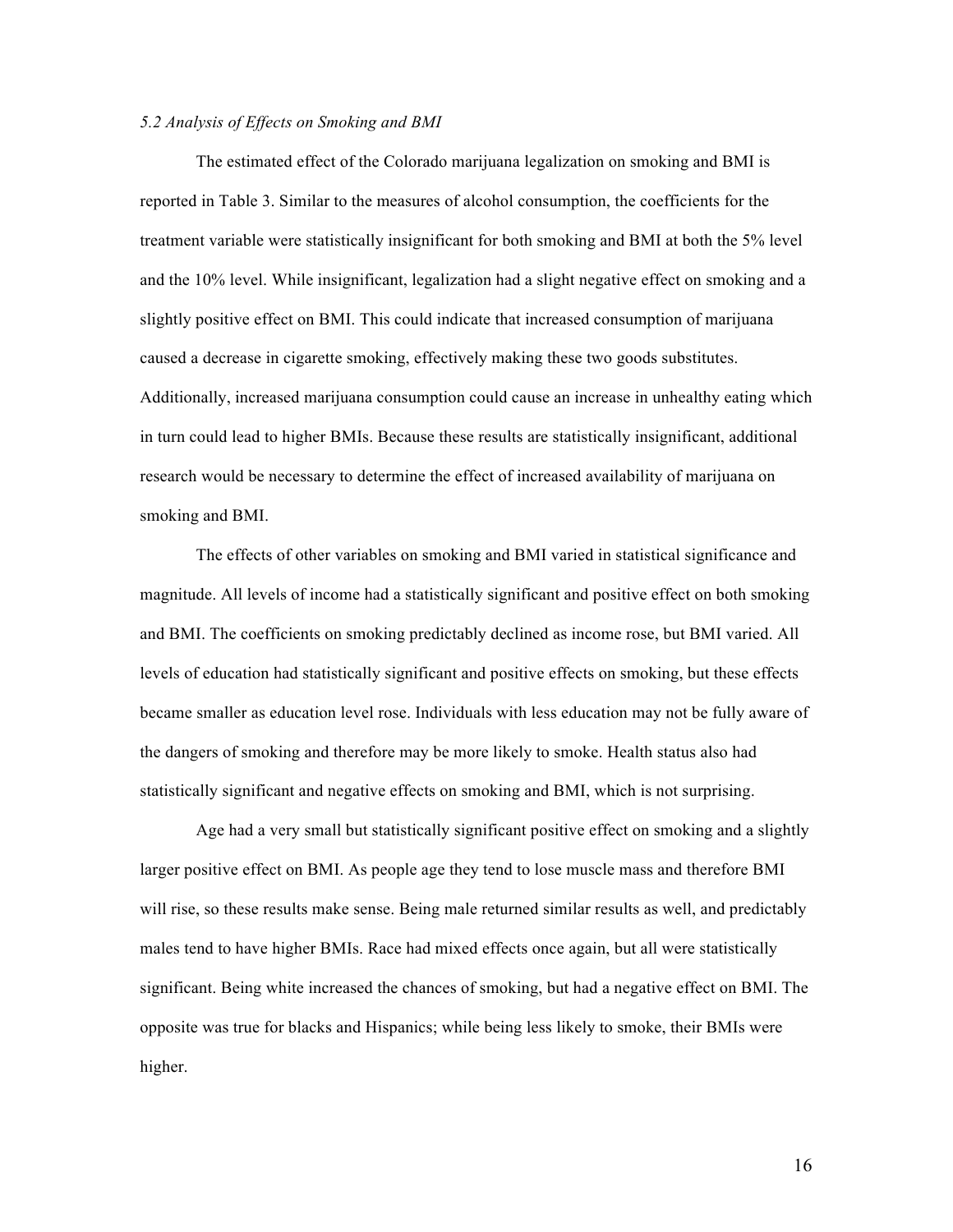| Variable                    |                                               |        | Coefficient estimates from OLS regressions – Smoking and Divit | <b>BMI</b>  |       |                |  |
|-----------------------------|-----------------------------------------------|--------|----------------------------------------------------------------|-------------|-------|----------------|--|
|                             | Smoked at least 100 cigarettes<br>Coefficient |        | Standard                                                       | Coefficient |       | Standard       |  |
|                             |                                               |        |                                                                |             |       |                |  |
| Colorado                    | 0.042                                         | $***$  | error<br>0.010                                                 | $-1.319$    | $**$  | error<br>0.099 |  |
| Wyoming                     | 0.022                                         | $\ast$ | 0.012                                                          | $-0.488$    | $***$ | 0.115          |  |
| Utah                        | 0.011                                         |        | 0.011                                                          | $-1.040$    | $***$ | 0.109          |  |
| Kansas                      | $-0.002$                                      |        | 0.009                                                          | 0.081       |       | 0.089          |  |
| New Mexico                  | $-0.003$                                      |        | 0.012                                                          | $-0.415$    | **    | 0.112          |  |
| Arizona                     | 0.028                                         | **     | 0.014                                                          |             | $***$ | 0.131          |  |
|                             | 0.068                                         | $***$  |                                                                | $-0.391$    |       | 0.110          |  |
| Oklahoma                    |                                               |        | 0.012                                                          | 0.110       | $***$ |                |  |
| 2008                        | $-0.065$                                      | $\ast$ | 0.043                                                          | $-1.962$    | $***$ | 0.415          |  |
| 2009                        | $-0.074$                                      | *      | 0.043                                                          | $-1.813$    | $***$ | 0.415          |  |
| 2010                        | $-0.080$                                      |        | 0.044                                                          | $-1.819$    | $***$ | 0.416          |  |
| 2011                        | $-0.052$                                      |        | 0.043                                                          | $-1.975$    |       | 0.413          |  |
| 2012                        | $-0.003$                                      | $***$  | 0.043                                                          | $-0.544$    | $***$ | 0.409          |  |
| Age                         | 0.007                                         | $***$  | 0.001                                                          | 0.159       | **    | 0.005          |  |
| <b>Sex</b>                  | 0.037                                         | $***$  | 0.006                                                          | 0.818       |       | 0.057          |  |
| White                       | 0.047                                         |        | 0.011                                                          | $-0.749$    | **    | 0.102          |  |
| <b>Black</b>                | $-0.069$                                      | $***$  | 0.019                                                          | 0.916       | $***$ | 0.182          |  |
| Hispanic                    | $-0.018$                                      | **     | 0.007                                                          | 0.288       | **    | 0.065          |  |
| Health excellent            | $-0.262$                                      | $***$  | 0.037                                                          | $-4.272$    | $***$ | 0.354          |  |
| Health very good            | $-0.206$                                      | **     | 0.037                                                          | $-3.039$    | $***$ | 0.352          |  |
| Health good                 | $-0.153$                                      | **     | 0.037                                                          | $-1.065$    | $***$ | 0.353          |  |
| Health fair                 | $-0.094$                                      | $***$  | 0.039                                                          | 0.356       |       | 0.372          |  |
| Income $\leq$ \$10,000      | 0.136                                         | $***$  | 0.018                                                          | 0.630       | $***$ | 0.170          |  |
| Income \$10,000-\$15,000    | 0.160                                         | $***$  | 0.018                                                          | 0.537       | $***$ | 0.168          |  |
| Income \$15,000-\$20,000    | 0.151                                         | **     | 0.014                                                          | 0.784       | **    | 0.134          |  |
| Income \$20,000-\$25,000    | 0.108                                         | $***$  | 0.012                                                          | 0.611       | $***$ | 0.119          |  |
| Income \$25,000-\$35,000    | 0.087                                         | $***$  | 0.011                                                          | 0.666       | $***$ | 0.105          |  |
| Income \$35,000-\$50,000    | 0.062                                         | **     | 0.009                                                          | 0.673       | $***$ | 0.089          |  |
| Income \$50,000-\$75,000    | 0.049                                         | $***$  | 0.008                                                          | 0.582       | $***$ | 0.081          |  |
| Education none              | 0.194                                         |        | 0.188                                                          | $-1.312$    |       | 1.801          |  |
| <b>Education elementary</b> | 0.307                                         | $***$  | 0.038                                                          | $-0.199$    |       | 0.364          |  |
| Education some HS           | 0.368                                         | $***$  | 0.016                                                          | 0.363       | $***$ | 0.156          |  |
| Education HS grad           | 0.272                                         | $***$  | 0.008                                                          | 0.733       | $***$ | 0.081          |  |
| Education some college      | 0.171                                         | $***$  | 0.007                                                          | **<br>0.852 |       | 0.070          |  |
| <b>LEGAL</b>                | $-0.021$                                      |        | 0.019                                                          | 0.048       |       | 0.182          |  |
| Constant                    | 0.226                                         | $***$  | 0.062                                                          | 25.895      | $***$ | 0.590          |  |
| $R^2$                       | 0.076                                         |        |                                                                | 0.106       |       |                |  |

**Table 3** Coefficient estimates from OLS regressions – Smoking and BMI

Sources are the 2008-2013 Center for Disease Control Behavior Risk Surveillance

surveys. All regressions include 36,976 observations. Omitted variables are: sex (female),

race (other), income >\$75,000, and education college.

\*\*Indicates statistical significance at 5% confidence level

\*Indicates statistical significance at 10% confidence level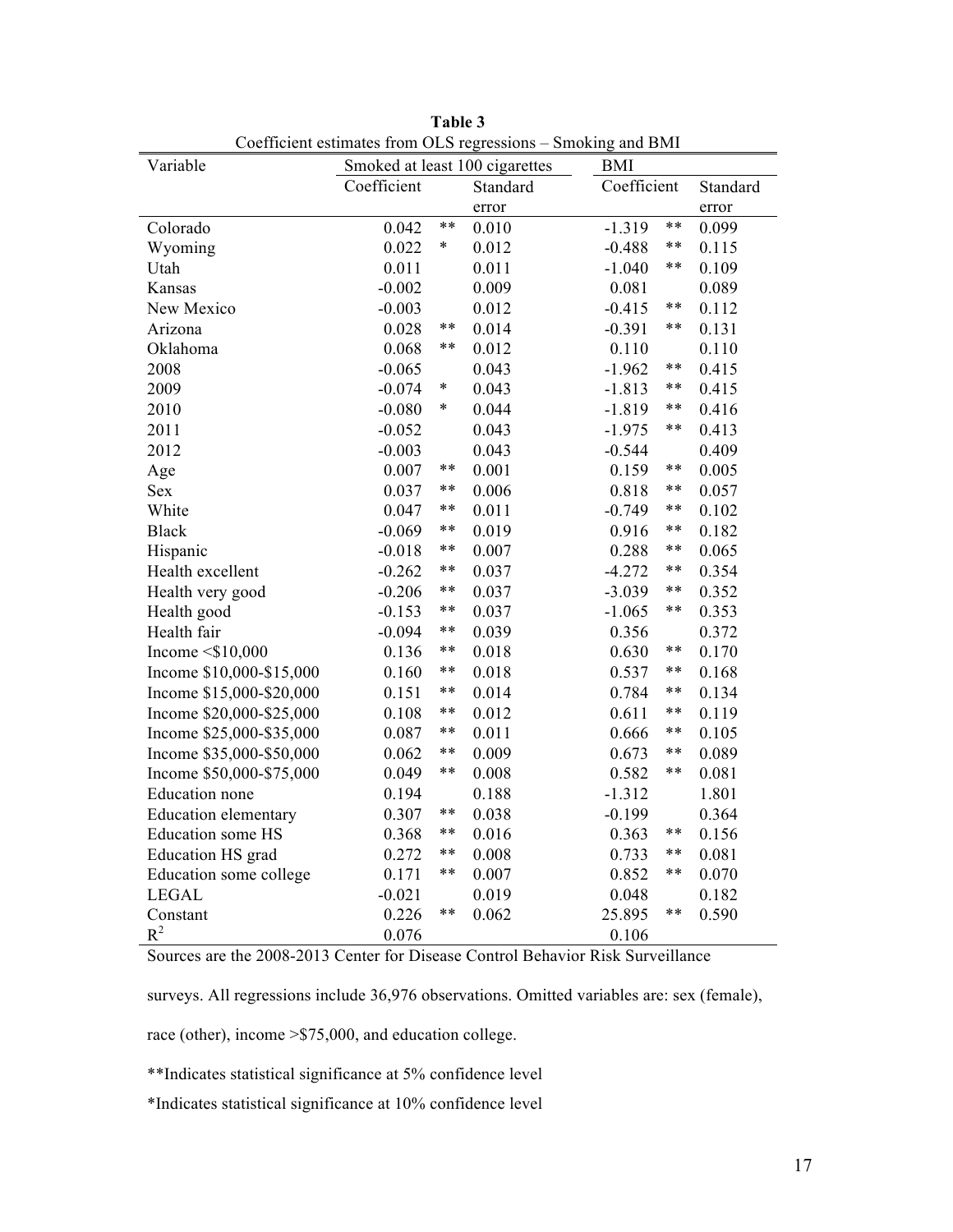Once again the effects of the year were mostly insignificant for smoking, but were significant for BMI with the exception of 2012. The significant negative effects on BMI could be due to the stress from the financial crisis. People also had less disposable income to spend on excess food, which could account for the negative effect. Once again the coefficients on Colorado are statistically significant for both outcomes. Although the coefficient on smoking is somewhat small, the negative effect on BMI is the largest among the state effects. Colorado consistently ranks among the top healthiest states in America along with Utah, justifying the large negative coefficients on these variables.

#### *5.3 Limitations*

There are some limitations of my analysis. Most importantly, the fact that marijuana retail outlets were not opened until 2014 and that survey data is only available through 2013 could account for the lack of significant results. While people were still legally allowed to consume and possess marijuana in 2012 and 2013, it became much more widely available and accessible in 2014. The expansion of marijuana into retail outlets would likely cause a larger increase in consumption because people feel more comfortable walking into a store than buying from someone on a street corner. This could account for the small change in alcohol consumption during the period observed in this analysis.

There is also the possibility of omitted variable bias. Such variables could include the price of marijuana, for which data is not readily available, along with the employment status of the individual. Including the effect of being enrolled in college may have had an impact, but unfortunately this data was only available for 2012 and 2013. Lastly, eliminating any individual who did not respond to one of the questions included in the analysis could also have an adverse effect on the results. Given these limitations and the fact that the effects of legalization may take several years to materialize, I believe the relationship between the consumption of alcohol and marijuana requires further study.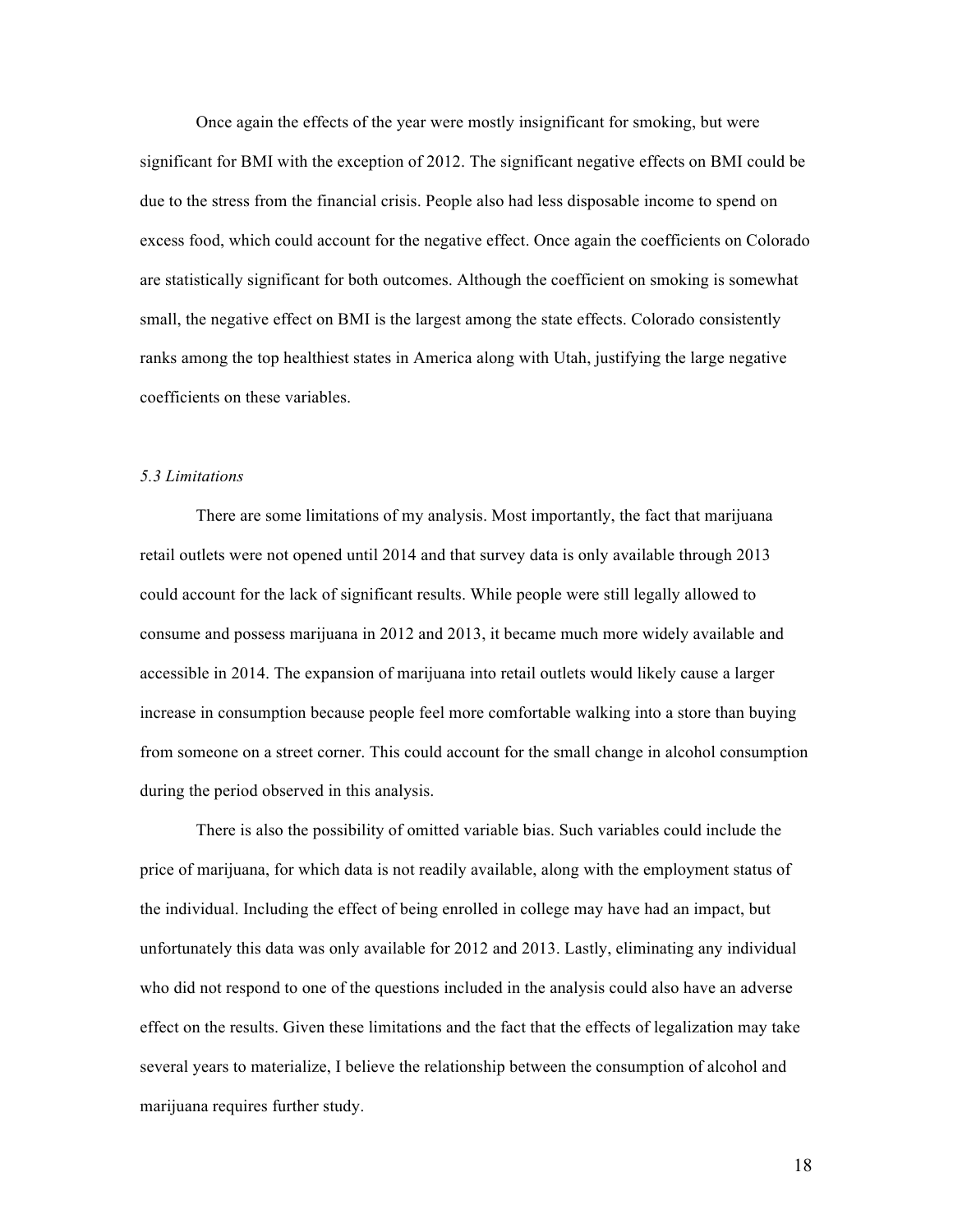# **6. Conclusion**

Although the results were not statistically significant, the results of this study showed that the legalization of marijuana could possibly have unintended consequences relating to alcohol consumption. Previous studies have suggested that alcohol and marijuana are economically related, either as substitutes or as complements. This study takes a different approach to this issue by examining the effects of a marijuana policy on alcohol consumption. This study also examines the effect of marijuana legalization on smoking and BMI in an effort to capture all consequences of the policy, but these results are also statistically insignificant.

The main implication of this study is that further investigation is needed to capture the effect of increased availability of marijuana on alcohol consumption. Because marijuana was not accessible in retail outlets in the time period covered by this sample, these results do not capture the true effect of legalization. These effects will likely emerge in the next few years and could help other states make a decision on marijuana legalization.

# **References**

- "Annual Reports Page." America's Health Rankings. N.p., n.d. Web. 27 Apr. 2015. <http://www.americashealthrankings.org/reports/annual>.
- Chaloupka, F.J., Laixuthai, A., 1997. Do youths substitute alcohol and marijuana? Some econometric evidence. Eastern Economics Journal 23 (3), 253–276.
- Crost, B., Guerrero, S., 2012. The effect of alcohol availability on marijuana use: Evidence from the minimum legal drinking age. Journal of Health Economics 31 (2012) 112-121.
- DiNardo, J., Lemieux, Th., 1992. Alcohol, marijuana, and American youth: the unintended consequences of government regulation. NBER Working Paper 4212. National Bureau of Economic Research, Cambridge, MA.
- "Marijuana." The White House. The White House, n.d. Web. 23 Apr. 2015. <https://www.whitehouse.gov/ondcp/marijuana>.